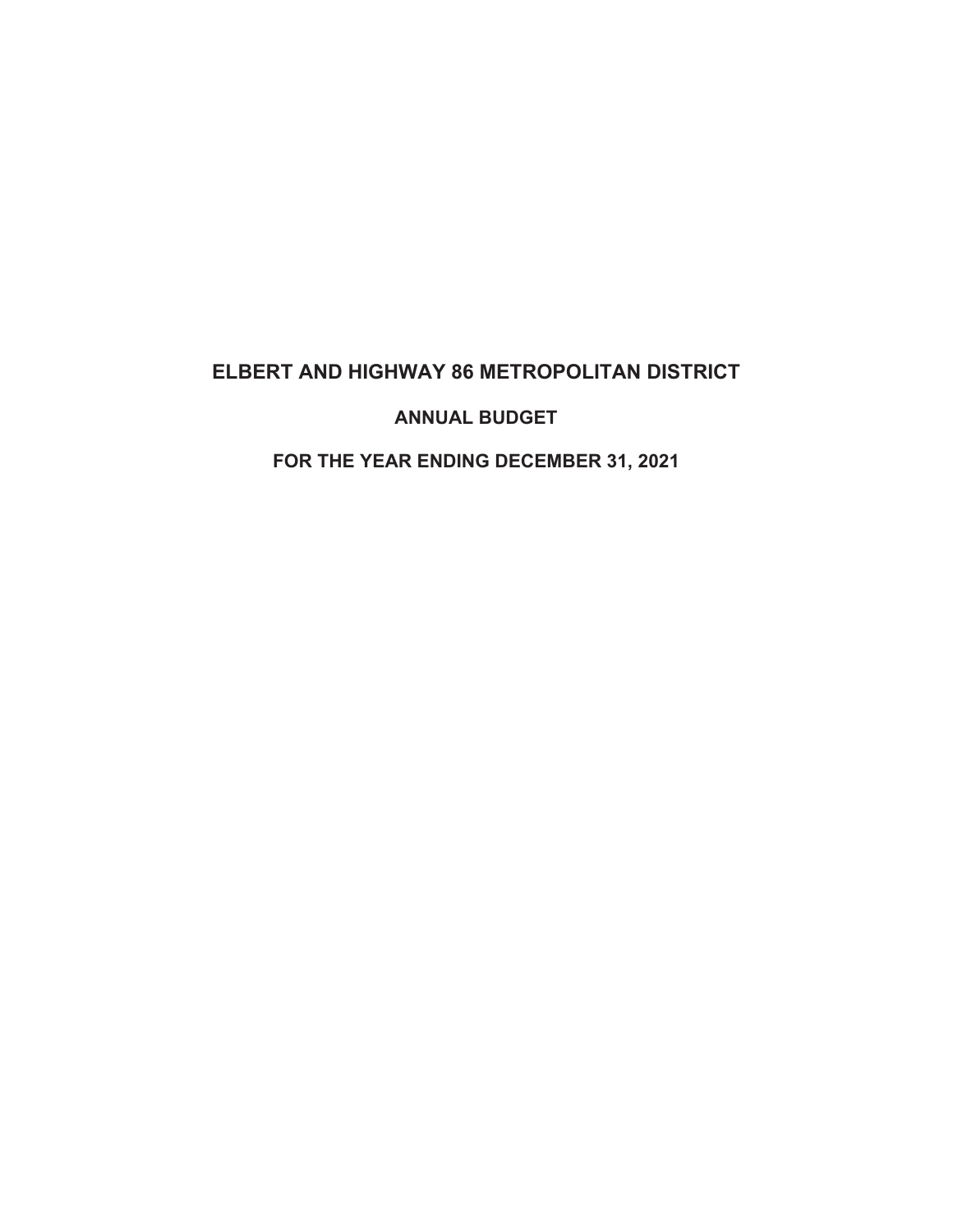## **ELBERT AND HIGHWAY 86 METROPOLITAN DISTRICT SUMMARY 2021 BUDGET WITH 2019 ACTUAL AND 2020 ESTIMATED For the Years Ended and Ending December 31,**

1/4/21

|                                                                | <b>ACTUAL</b>            |                    | <b>ESTIMATED</b> |                    | <b>BUDGET</b>            |                    |
|----------------------------------------------------------------|--------------------------|--------------------|------------------|--------------------|--------------------------|--------------------|
|                                                                |                          | 2019               |                  | 2020               |                          | 2021               |
| <b>BEGINNING FUND BALANCES</b>                                 | \$                       | 672,385            | \$               | 866,556            | \$                       | 934,269            |
| <b>REVENUES</b>                                                |                          |                    |                  |                    |                          |                    |
| Property taxes                                                 |                          | 439,437            |                  | 489,125            |                          | 496,665            |
| Specific ownership taxes                                       |                          | 86,718             |                  | 84,000             |                          | 79,467             |
| Net investment income                                          |                          | 18,328             |                  | 5,700              |                          | 4,000              |
| <b>Facility fees</b>                                           |                          |                    |                  | 273,000            |                          | 70,000             |
| Reimbursed expenditures                                        |                          | 15,859             |                  |                    |                          |                    |
| Contribution for traffic signal                                |                          | 75,000             |                  |                    |                          |                    |
| <b>Total revenues</b>                                          |                          | 635,342            |                  | 851,825            |                          | 650,132            |
| Total funds available                                          |                          | 1,307,727          |                  | 1,718,381          |                          | 1,584,401          |
| <b>EXPENDITURES</b>                                            |                          |                    |                  |                    |                          |                    |
| <b>General Fund</b>                                            |                          | 64,298             |                  | 400,000            |                          | 77,000             |
| Debt Service Fund                                              |                          | 376,873            |                  | 384,112            |                          | 386,000            |
| <b>Total expenditures</b>                                      |                          | 441,171            |                  | 784,112            |                          | 463,000            |
| Total expenditures and transfers out                           |                          |                    |                  |                    |                          |                    |
| requiring appropriation                                        |                          | 441,171            |                  | 784,112            |                          | 463,000            |
| <b>ENDING FUND BALANCES</b>                                    | \$                       | 866,556            | \$               | 934,269            | \$                       | 1,121,401          |
|                                                                |                          |                    |                  |                    |                          |                    |
| <b>EMERGENCY RESERVE</b>                                       | \$                       | 5,700              | \$               | 15,800             | \$                       | 6,600              |
| <b>TRAFFIC SIGNAL RESERVE</b><br><b>BONDS REQUIRED RESERVE</b> |                          | 300,000            |                  | 300,000            |                          | 300,000            |
| TOTAL RESERVE                                                  | $\overline{\mathcal{S}}$ | 372,863<br>678,563 | $\overline{\$}$  | 372,863<br>688,663 | $\overline{\mathcal{S}}$ | 372,863<br>679,463 |
|                                                                |                          |                    |                  |                    |                          |                    |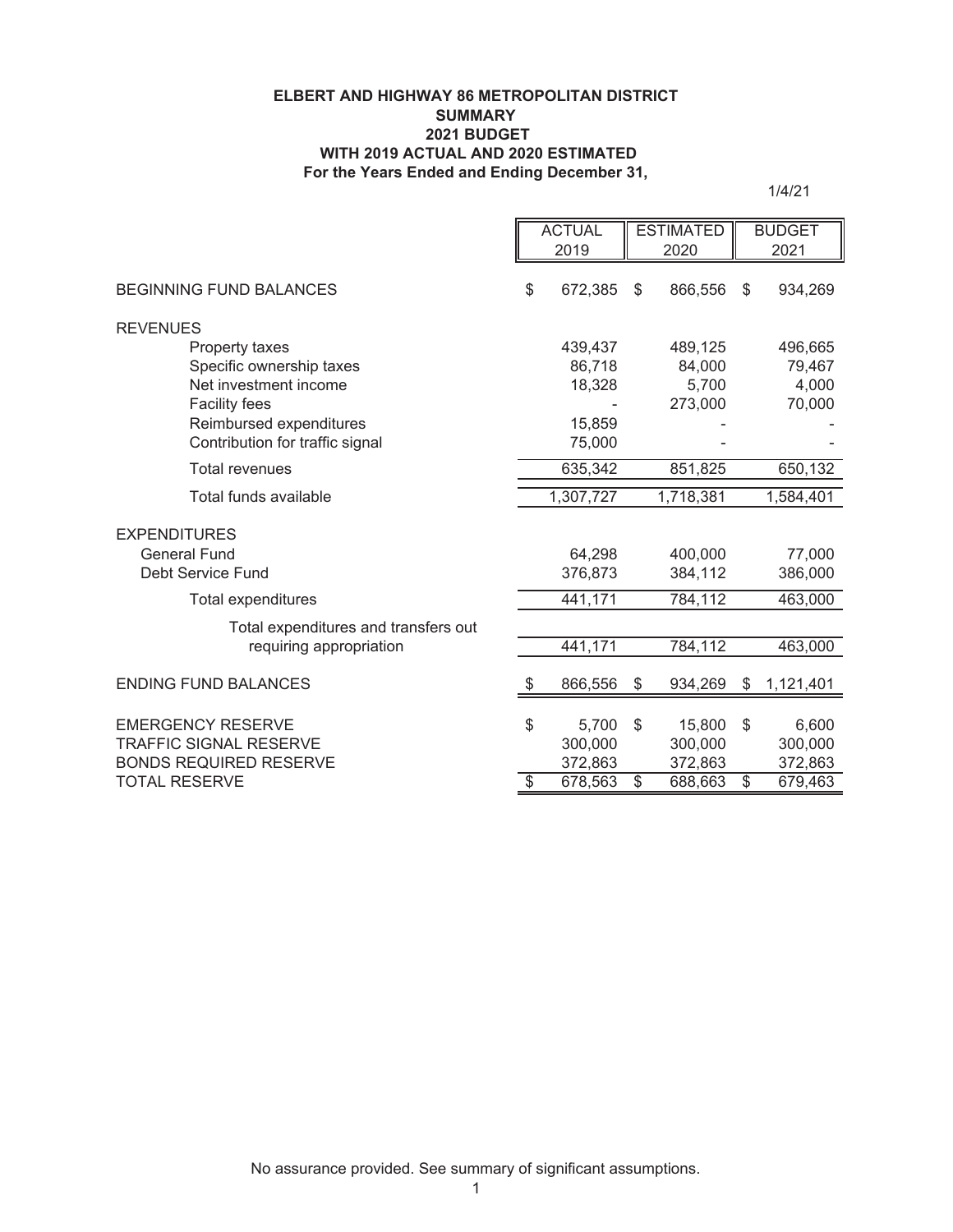## **ELBERT AND HIGHWAY 86 METROPOLITAN DISTRICT PROPERTY TAX SUMMARY INFORMATION 2021 BUDGET WITH 2019 ACTUAL AND 2020 ESTIMATED For the Years Ended and Ending December 31,**

1/4/21

|                                                                                  | <b>ACTUAL</b><br>2019 |                                         |                          | <b>ESTIMATED</b><br>2020                |                         | <b>BUDGET</b><br>2021                 |
|----------------------------------------------------------------------------------|-----------------------|-----------------------------------------|--------------------------|-----------------------------------------|-------------------------|---------------------------------------|
| ASSESSED VALUATION<br>Residential<br>State assessed<br>Vacant land<br>Other      | \$                    | 6,191,770<br>41,580<br>1,342,700<br>460 | \$                       | 7,174,320<br>40,410<br>1,218,000<br>460 | S                       | 7,535,360<br>52,978<br>974,400<br>460 |
| <b>Certified Assessed Value</b>                                                  | \$                    | 7,576,510                               | $\overline{\mathcal{S}}$ | 8,433,190                               | $\overline{\mathbb{S}}$ | 8,563,198                             |
| MILL LEVY<br>General<br><b>Debt Service</b>                                      |                       | 20.000<br>38.000                        |                          | 25.000<br>33.000                        |                         | 15.000<br>43.000                      |
| Total mill levy                                                                  |                       | 58.000                                  |                          | 58.000                                  |                         | 58.000                                |
| <b>Total revenues</b><br><b>PROPERTY TAXES</b><br>General<br><b>Debt Service</b> | \$                    | 151,530<br>287,907                      | \$                       | 210,830<br>278,295                      | \$                      | 128,448<br>368,217                    |
| Levied property taxes<br>Adjustments to actual/rounding                          |                       | 439,437                                 |                          | 489,125                                 |                         | 496,665                               |
| <b>Budgeted property taxes</b>                                                   | \$                    | 439,437                                 | \$                       | 489,125                                 | \$                      | 496,665                               |
| <b>BUDGETED PROPERTY TAXES</b><br>General<br><b>Debt Service</b>                 | \$                    | 151,518<br>287,919                      | \$                       | 210,830<br>278,295                      | \$                      | 128,448<br>368,217                    |
|                                                                                  | \$                    | 439,437                                 | \$                       | 489,125                                 | \$                      | 496,665                               |

No assurance provided. See summary of significant assumptions.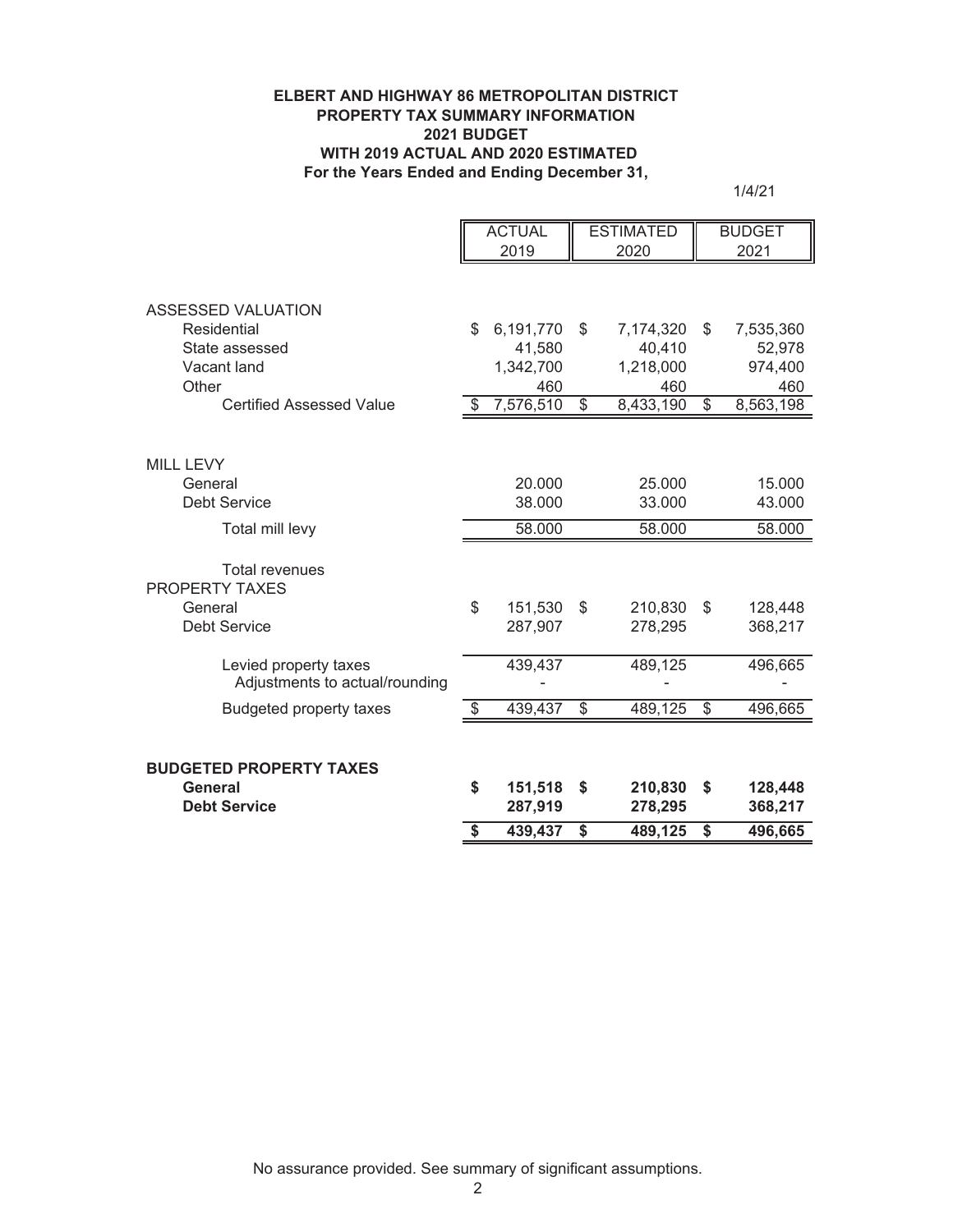## **For the Years Ended and Ending December 31, ELBERT AND HIGHWAY 86 METROPOLITAN DISTRICT GENERAL FUND 2021 BUDGET WITH 2019 ACTUAL AND 2020 ESTIMATED**

1/4/21

| 2019<br>2020<br>2021<br>\$<br><b>BEGINNING FUND BALANCES</b><br>155,388<br>\$<br>369,222<br>\$<br><b>REVENUES</b><br>151,518<br>128,448<br>Property taxes<br>210,830 |                          | <b>ACTUAL</b> |  | <b>ESTIMATED</b> |  | <b>BUDGET</b>   |  |
|----------------------------------------------------------------------------------------------------------------------------------------------------------------------|--------------------------|---------------|--|------------------|--|-----------------|--|
|                                                                                                                                                                      |                          |               |  |                  |  |                 |  |
|                                                                                                                                                                      |                          |               |  |                  |  |                 |  |
|                                                                                                                                                                      |                          |               |  |                  |  | 491,252         |  |
|                                                                                                                                                                      |                          |               |  |                  |  |                 |  |
|                                                                                                                                                                      |                          |               |  |                  |  |                 |  |
|                                                                                                                                                                      |                          |               |  |                  |  |                 |  |
|                                                                                                                                                                      | Specific ownership taxes | 29,900        |  | 36,000           |  | 20,552          |  |
| Net investment income<br>5,855<br>2,200                                                                                                                              |                          |               |  |                  |  | 2,000           |  |
| <b>Facility fees</b><br>273,000                                                                                                                                      |                          |               |  |                  |  | 70,000          |  |
| Reimbursed expenditures<br>15,859                                                                                                                                    |                          |               |  |                  |  |                 |  |
| Contribution for traffic signal<br>75,000                                                                                                                            |                          |               |  |                  |  |                 |  |
| <b>Total revenues</b><br>278,132<br>522,030                                                                                                                          |                          |               |  |                  |  | 221,000         |  |
| Total funds available<br>433,520<br>891,252                                                                                                                          |                          |               |  |                  |  | 712,252         |  |
|                                                                                                                                                                      |                          |               |  |                  |  |                 |  |
| <b>EXPENDITURES</b>                                                                                                                                                  |                          |               |  |                  |  |                 |  |
| General and administrative                                                                                                                                           |                          |               |  |                  |  |                 |  |
| Accounting - recurring<br>17,000<br>17,000                                                                                                                           |                          |               |  |                  |  | 18,700          |  |
| 5,000<br>Accounting - nonrecurring<br>1,545                                                                                                                          |                          |               |  |                  |  | 3,000           |  |
| Auditing<br>4,100<br>4,100                                                                                                                                           |                          |               |  |                  |  | 4,300           |  |
| County Treasurer's fee<br>4,505<br>6,325                                                                                                                             |                          |               |  |                  |  | 3,853           |  |
| District management<br>14,000<br>9,647                                                                                                                               |                          |               |  |                  |  | 12,000          |  |
| Dues and licenses<br>541<br>525                                                                                                                                      |                          |               |  |                  |  | 600             |  |
| 1,695<br>Election expense                                                                                                                                            |                          |               |  |                  |  |                 |  |
| Insurance and bonds<br>4,446<br>5,435                                                                                                                                |                          |               |  |                  |  | 6,000           |  |
| 8,447<br>12,000<br>Legal services                                                                                                                                    |                          |               |  |                  |  | 10,000          |  |
| Miscellaneous<br>273<br>5,000                                                                                                                                        |                          |               |  |                  |  | 7,047           |  |
| Repay Developer advance<br>143,253                                                                                                                                   |                          |               |  |                  |  |                 |  |
| Landscaping<br>8,282<br>10,000                                                                                                                                       |                          |               |  |                  |  | 5,000           |  |
| Road repairs and maintenance<br>168,151<br>Snow removal                                                                                                              |                          |               |  |                  |  |                 |  |
| 1,000                                                                                                                                                                |                          |               |  |                  |  |                 |  |
| Traffic signal<br>4,047<br>5,000<br><b>Utilities</b>                                                                                                                 |                          |               |  |                  |  | 5,000           |  |
| 1,481<br>1,500<br>400,000<br>Total expenditures<br>64,298                                                                                                            |                          |               |  |                  |  | 1,500<br>77,000 |  |
|                                                                                                                                                                      |                          |               |  |                  |  |                 |  |
| Total expenditures and transfers out                                                                                                                                 |                          |               |  |                  |  |                 |  |
| requiring appropriation<br>64,298<br>400,000                                                                                                                         |                          |               |  |                  |  | 77,000          |  |
|                                                                                                                                                                      |                          |               |  |                  |  |                 |  |
| <b>ENDING FUND BALANCES</b><br>\$<br>369,222<br>\$<br>\$<br>491,252                                                                                                  |                          |               |  |                  |  | 635,252         |  |
| \$<br>\$<br>\$<br><b>EMERGENCY RESERVE</b><br>5,700<br>15,800                                                                                                        |                          |               |  |                  |  | 6,600           |  |
| <b>TRAFFIC SIGNAL RESERVE</b><br>300,000<br>300,000                                                                                                                  |                          |               |  |                  |  | 300,000         |  |
| $\overline{\$}$<br>$\overline{\$}$<br>305,700<br>315,800<br>$\overline{\$}$<br><b>TOTAL RESERVE</b>                                                                  |                          |               |  |                  |  | 306,600         |  |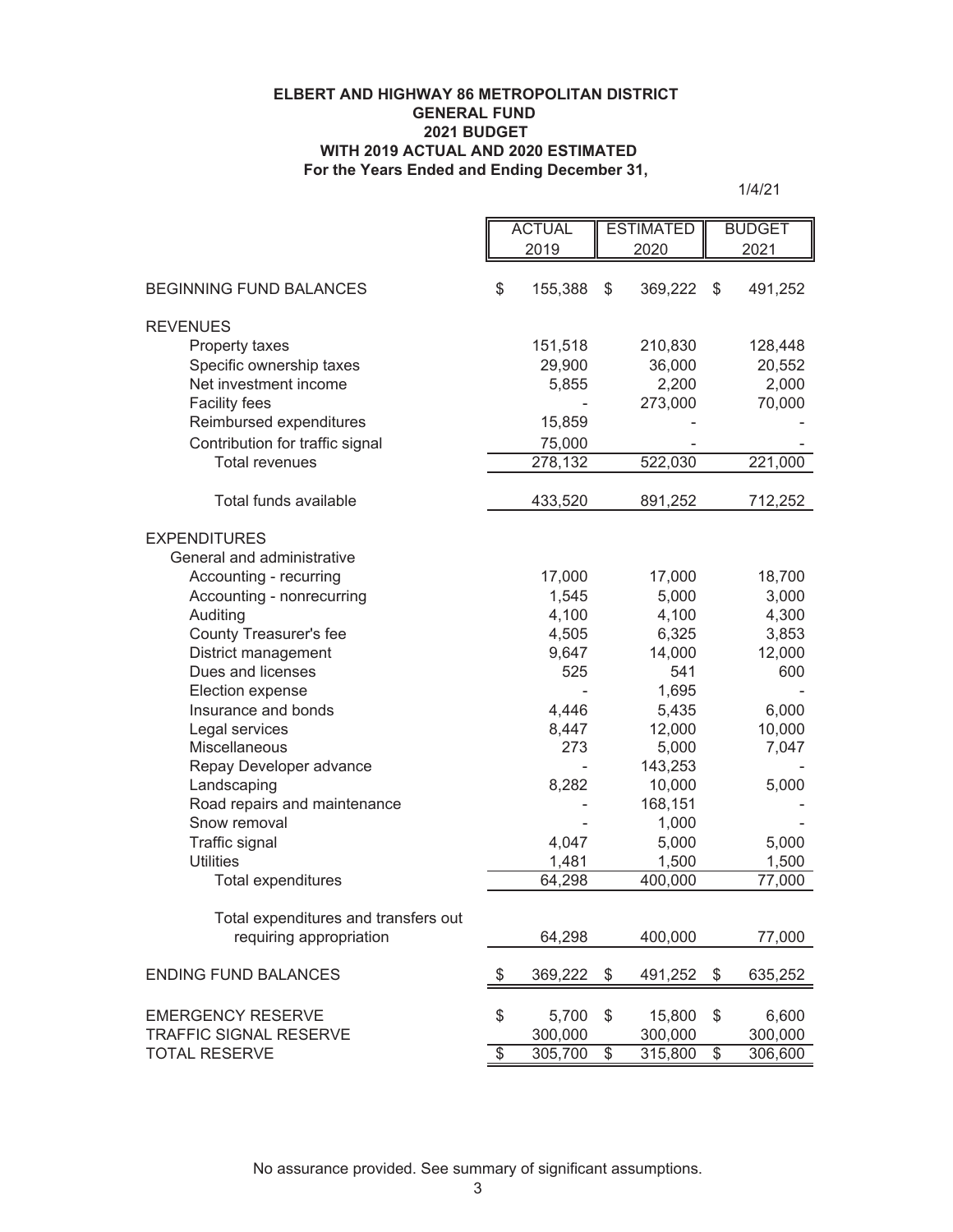## **ELBERT AND HIGHWAY 86 METROPOLITAN DISTRICT DEBT SERVICE FUND 2021 BUDGET WITH 2019 ACTUAL AND 2020 ESTIMATED For the Years Ended and Ending December 31,**

1/4/21

|                                      | <b>ACTUAL</b>   |         | <b>ESTIMATED</b> |         | <b>BUDGET</b>   |         |
|--------------------------------------|-----------------|---------|------------------|---------|-----------------|---------|
|                                      |                 | 2019    |                  | 2020    |                 | 2021    |
| <b>BEGINNING FUND BALANCES</b>       | \$              | 516,997 | \$               | 497,334 | \$              | 443,017 |
| <b>REVENUES</b>                      |                 |         |                  |         |                 |         |
| Property taxes                       |                 | 287,919 |                  | 278,295 |                 | 368,217 |
| Specific ownership taxes             |                 | 56,818  |                  | 48,000  |                 | 58,915  |
| Net investment income                |                 | 12,473  |                  | 3,500   |                 | 2,000   |
| <b>Total revenues</b>                |                 | 357,210 |                  | 329,795 |                 | 429,132 |
| Total funds available                |                 | 874,207 |                  | 827,129 |                 | 872,149 |
| <b>EXPENDITURES</b>                  |                 |         |                  |         |                 |         |
| Debt Service                         |                 |         |                  |         |                 |         |
| <b>Bond interest</b>                 |                 | 280,313 |                  | 277,763 |                 | 274,912 |
| Bond principal                       |                 | 85,000  |                  | 95,000  |                 | 95,000  |
| Contingency                          |                 |         |                  |         |                 | 2,041   |
| <b>County Treasurer's fee</b>        |                 | 8,560   |                  | 8,349   |                 | 11,047  |
| Paying agent fees                    |                 | 3,000   |                  | 3,000   |                 | 3,000   |
| Total expenditures                   |                 | 376,873 |                  | 384,112 |                 | 386,000 |
| Total expenditures and transfers out |                 |         |                  |         |                 |         |
| requiring appropriation              |                 | 376,873 |                  | 384,112 |                 | 386,000 |
| <b>ENDING FUND BALANCES</b>          | S               | 497,334 | \$               | 443,017 | \$              | 486,149 |
|                                      |                 |         |                  |         |                 |         |
| <b>BONDS REQUIRED RESERVE</b>        | \$              | 372,863 | \$               | 372,863 | \$              | 372,863 |
| <b>TOTAL RESERVE</b>                 | $\overline{\$}$ | 372,863 | $\overline{\$}$  | 372,863 | $\overline{\$}$ | 372,863 |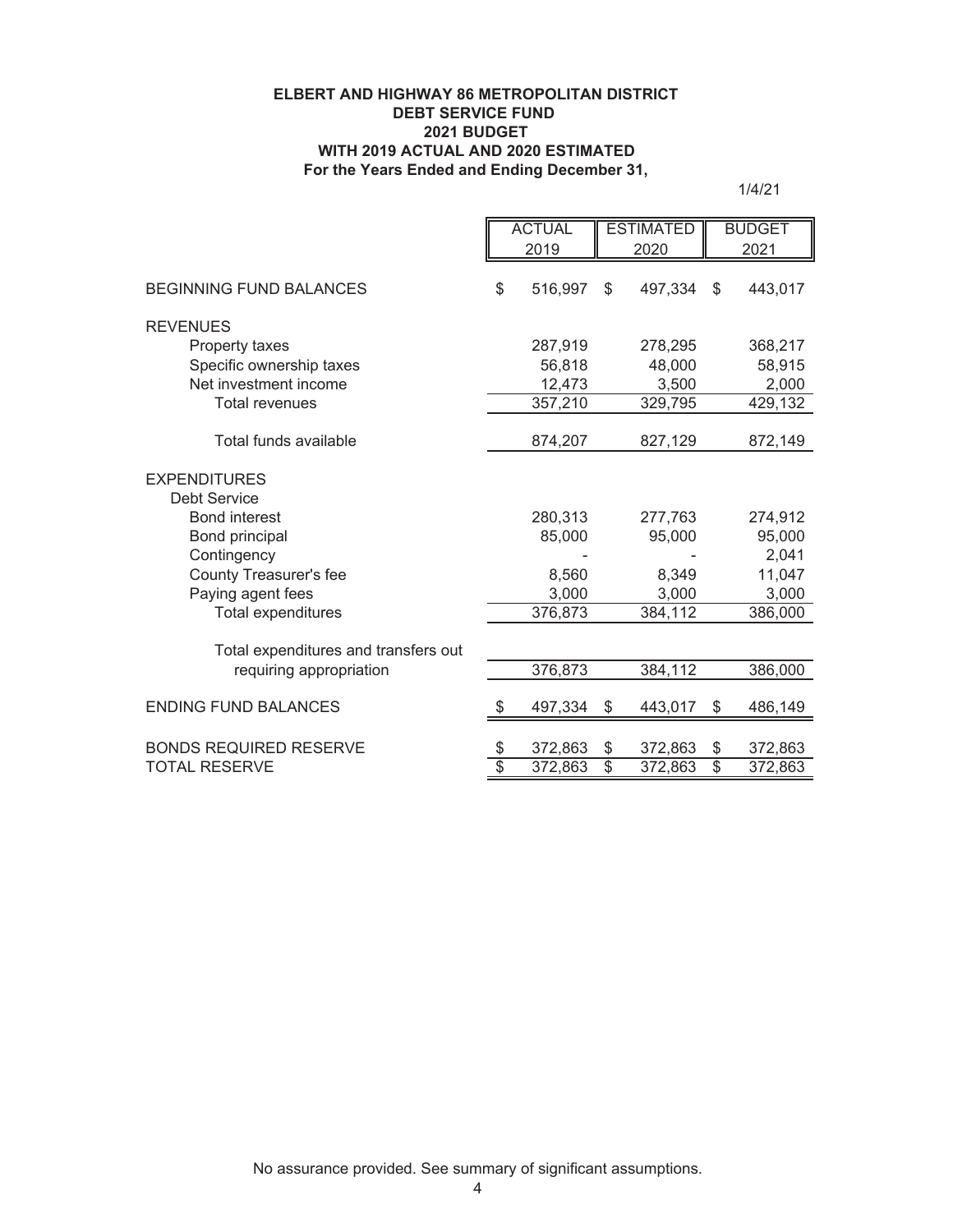## **ELBERT AND HIGHWAY 86 METROPOLITAN DISTRICT 2021 BUDGET SUMMARY OF SIGNIFICANT BUDGET ASSUMPTIONS**

# **Services Provided**

The District, a quasi-municipal corporation and political subdivision of the State of Colorado, was organized by order and decree of the District Court for Elbert County on November 26, 2002, and is governed pursuant to provisions of the Colorado Special District Act (Title 32, Article 1, Colorado Revised Statutes). The District operates under a Service Plan approved by the County on July 10, 2002, and as modified on October 2, 2002. The District's service area is located entirely in Elbert County, Colorado.

The District was established to provide financing for the construction of improvements for streets and safety control, landscaping, storm drainage, water, sewer, television relay, and park and recreation improvements and facilities.

On November 5, 2002, the District's voters authorized general obligation indebtedness of \$3,390,290 for streets, \$1,655,947 for water facilities, \$227,895 for sewer and storm drainage facilities, \$225,868 for parks and recreation, and \$108,500 for general operations and maintenance. The election also approved an annual increase in taxes of \$60,000 for general operations and maintenance and \$5,500,000 for repayment of the combined approved debt.

The District has no employees and all operations and administrative functions are contracted.

The District prepares its budget on the modified accrual basis of accounting in accordance with the requirements of Colorado Revised Statutes C.R.S. 29-1-105 using its best estimates as of the date of the budget hearing. These estimates are based on expected conditions and its expected course of actions. The assumptions disclosed herein are those that the District believes are significant to the budget. There will usually be differences between the budget and actual results, because events and circumstances frequently do not occur as expected, and those differences may be material.

## **Revenues**

## **Property Taxes**

Property taxes are levied by the District's Board of Directors. The levy is based on assessed valuations determined by the County Assessor generally as of January 1 of each year. The levy is normally set by December 15 by certification to the County Commissioners to put the tax lien on the individual properties as of January 1 of the following year. The County Treasurer collects the determined taxes during the ensuing calendar year. The taxes are payable by April or, if in equal installments, at the taxpayer's election, in February and June. Delinquent taxpayers are notified in August and generally sales of the tax liens on delinquent properties are held in November or December. The County Treasurer remits the taxes collected monthly to the District.

The change in assessment ratio from 7.20% to 7.15% allows the district to adjust its mill levy to offset the decrease in revenues. Accordingly, the total maximum mill levy increased to 63.985 from 63.541.

The calculation of the taxes levied is displayed on the Property Tax Summary page of the budget using the adopted mill levy imposed by the District.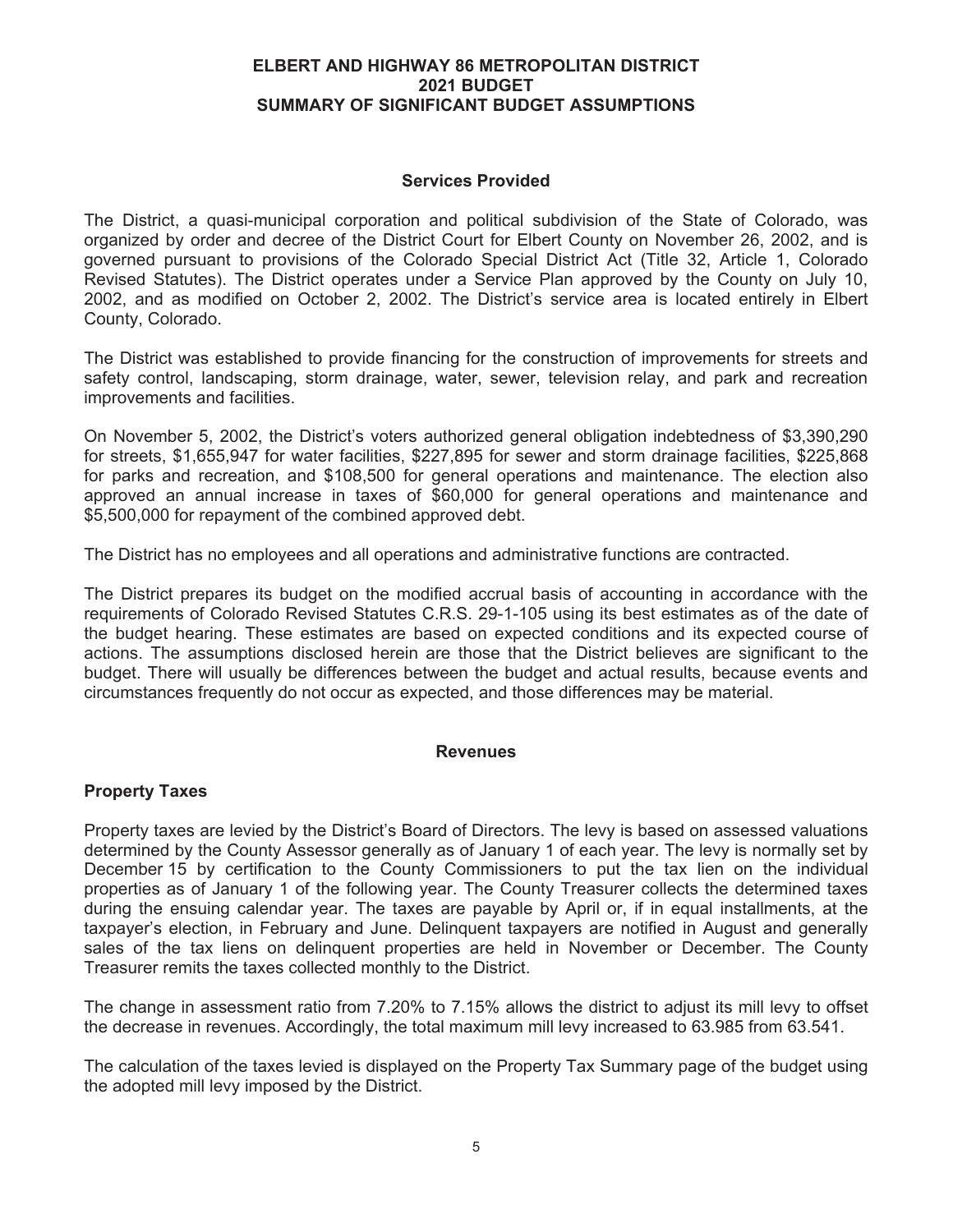# **ELBERT AND HIGHWAY 86 METROPOLITAN DISTRICT 2021 BUDGET SUMMARY OF SIGNIFICANT ASSUMPTIONS**

# **Revenues -** (continued)

# **Specific Ownership Taxes**

Specific ownership taxes are set by the State and collected by the County Treasurer, primarily on vehicle licensing within the County as a whole. The specific ownership taxes are allocated by the County Treasurer to all taxing entities within the County. The budget assumes that the District's share will be equal to approximately 16% of the property taxes collected.

# **Net Investment Income**

Interest earned on the District's available funds has been estimated based on historical interest earnings.

# **Facility Fees**

A one-time facility fee in the amount of \$14,000 per lot is charged against property within the District. The facility fee is due at the time of issuance of a building permit. The facility fee constitutes a statutory perpetual lien upon the property until paid. Pursuant to the second amended resolution, the District may use any unpledged portion of the facility fees for the repayment of the bonds or other indebtedness of the District including defraying improvement costs and reimbursing the District's maintenance or operational costs and expenses. The imposition or collection of any pledged revenue of the Bonds shall remain unaffected.

## **Expenditures**

## **Administrative and Operating Expenses**

Administrative and operating expenditures include the services necessary to maintain the District's administrative viability such as legal, accounting, audit, managerial, insurance, banking, meeting expense, landscape maintenance and other administrative expenses.

## **Debt Service**

The principal and interest payments in 2021 are provided based on the debt amortization schedule from the General Obligation (Limited Tax Convertible to Unlimited Tax) Refunding Bonds Series 2016 (discussed under Debt and Leases).

## **Debt and Leases**

On September 30, 2016, the District refunded \$5,005,000 of General Obligation (Limited Tax Convertible to Unlimited Tax) Bonds, Series 2006 by the issuance of \$5,370,000 General Obligation (Limited Tax Convertible to Unlimited Tax Refunding Bonds, Series 2016 (the "Bonds"). The proceeds were used for the purposes of (i) establishing an irrevocable trust account to refund the 2006 Bonds on the first date on which they may be redeemed prior to their respective maturities, (ii) funding the debt service reserve requirement of \$372,862.50 (the "Reserve Fund"), (iii) reimbursing the Developer for the prior advancement of capital infrastructure improvement costs, and (iv) paying costs of issuance of the Bonds.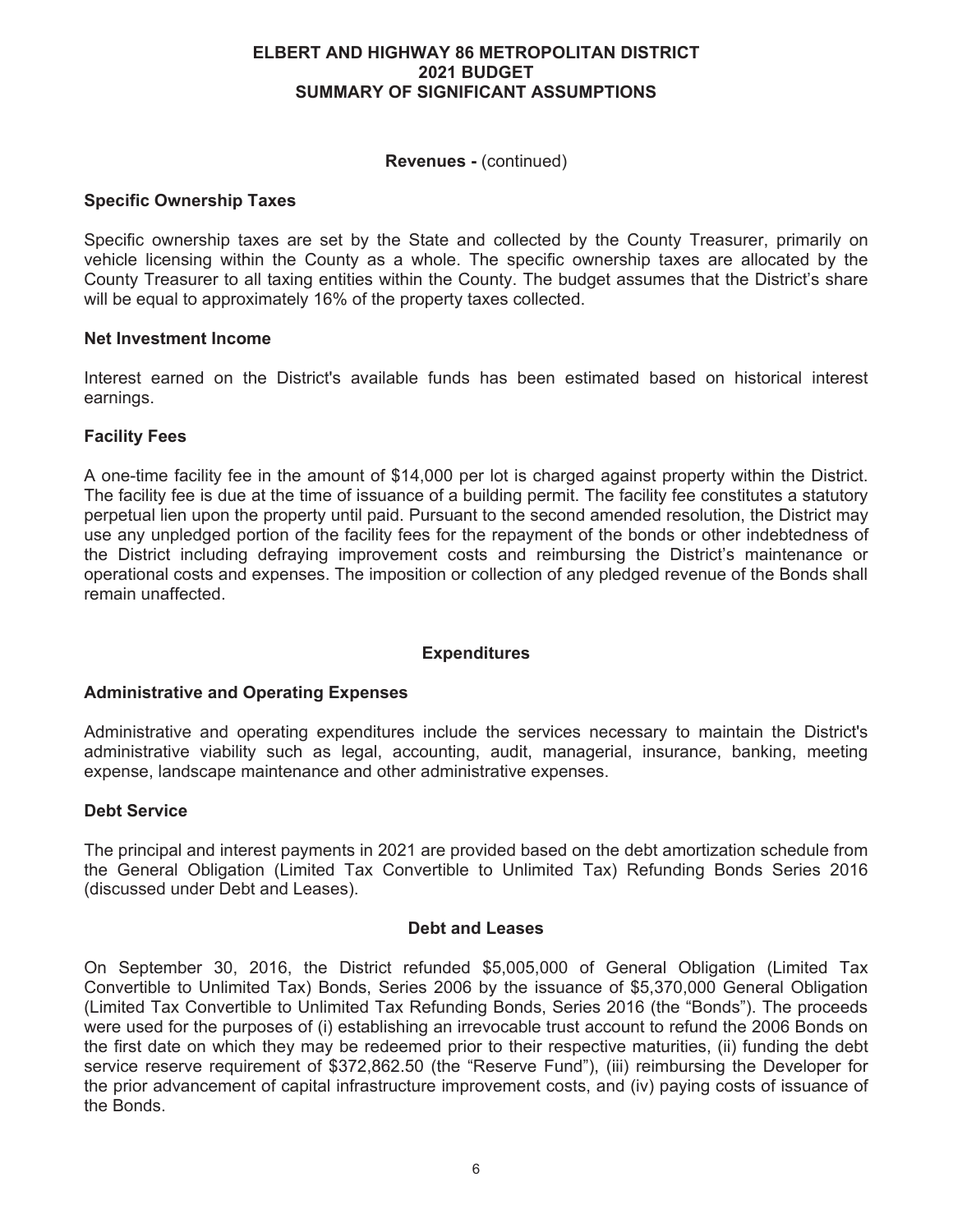# **ELBERT AND HIGHWAY 86 METROPOLITAN DISTRICT 2021 BUDGET SUMMARY OF SIGNIFICANT ASSUMPTIONS**

## **Debts and Leases -** (continued)

The Bonds are term bonds and bear interest from 3.00% to 5.75%, payable semi-annually on June 1 and December 1, beginning on June 1, 2017. The Bonds maturing on December 1, 2033 and thereafter are subject to redemption prior to maturity, at the option of the District, as a whole or in integral multiples of \$5,000, in any order of maturity and in whole or partial maturities, on December 1, 2031, and on any date thereafter, upon payment of par plus accrued interest, without redemption premium. Annual mandatory sinking fund principal payments are due on December 1 of each year beginning on December 1, 2018. The Bonds mature on December 1, 2046.

The Bonds are secured by and payable from the Pledged Revenue, consisting of the monies derived by the District from the following sources, net of any costs of collection: (i) the Required Mill Levy (an amount sufficient to pay the principal of and interest on the Bonds, but not in excess of 63.985 mills); (ii) the portion of the Specific Ownership Tax which is collected as a result of the imposition of the Required Mill Levy; and (iii) any other legally available monies which the District determines, in its absolute discretion, to credit to the Revenue Fund.

Required Mill Levy means an ad valorem mill levy imposed upon all taxable property within the District each year in an amount sufficient, to pay the principal and interest on the Bonds as the same become due, and to replenish the Reserve Fund to the extent necessary, but not in excess of 50.000 mills. These mill levies have been adjusted by the Board as a result of subsequent changes in the ratio of actual valuation to assessed valuation which have occurred since 2002.

On August 30, 2016, the District and Elbert & Highway 86 Commercial Metro District (CMD), collectively the Districts, and RLF Wild Pointe Properties, LLC (New Developer) entered into the Advance and Reimbursement Agreement. Pursuant to the agreement, upon the request for an advance, the Districts shall provide substantiation of the need for such advances. Such advances shall not exceed the total aggregate amount of \$100,000 in any given fiscal year without prior written authorization. Furthermore, such advances shall not be used for the payment of any debt or long-term financial obligations, but shall be for operations, maintenance and administrative purposes only. Should the Districts desire funding for capital purposes, the parties must agree in advance to those funding requirements and shall further agree to such terms in writing. In addition, the Districts and the New Developer acknowledge prior advances and the obligation of the Districts to repay, subject to annual appropriation and the budget approval. The obligation of the District and CMD to repay the outstanding advances is a joint and severable obligation, regardless of whether an advance was or is made to the District or CMD.

The District has no operating or capital leases.

# **Reserves**

# **Emergency Reserve**

The District has provided an Emergency Reserve fund equal to at least 3% of fiscal year spending for 2021, as defined under TABOR.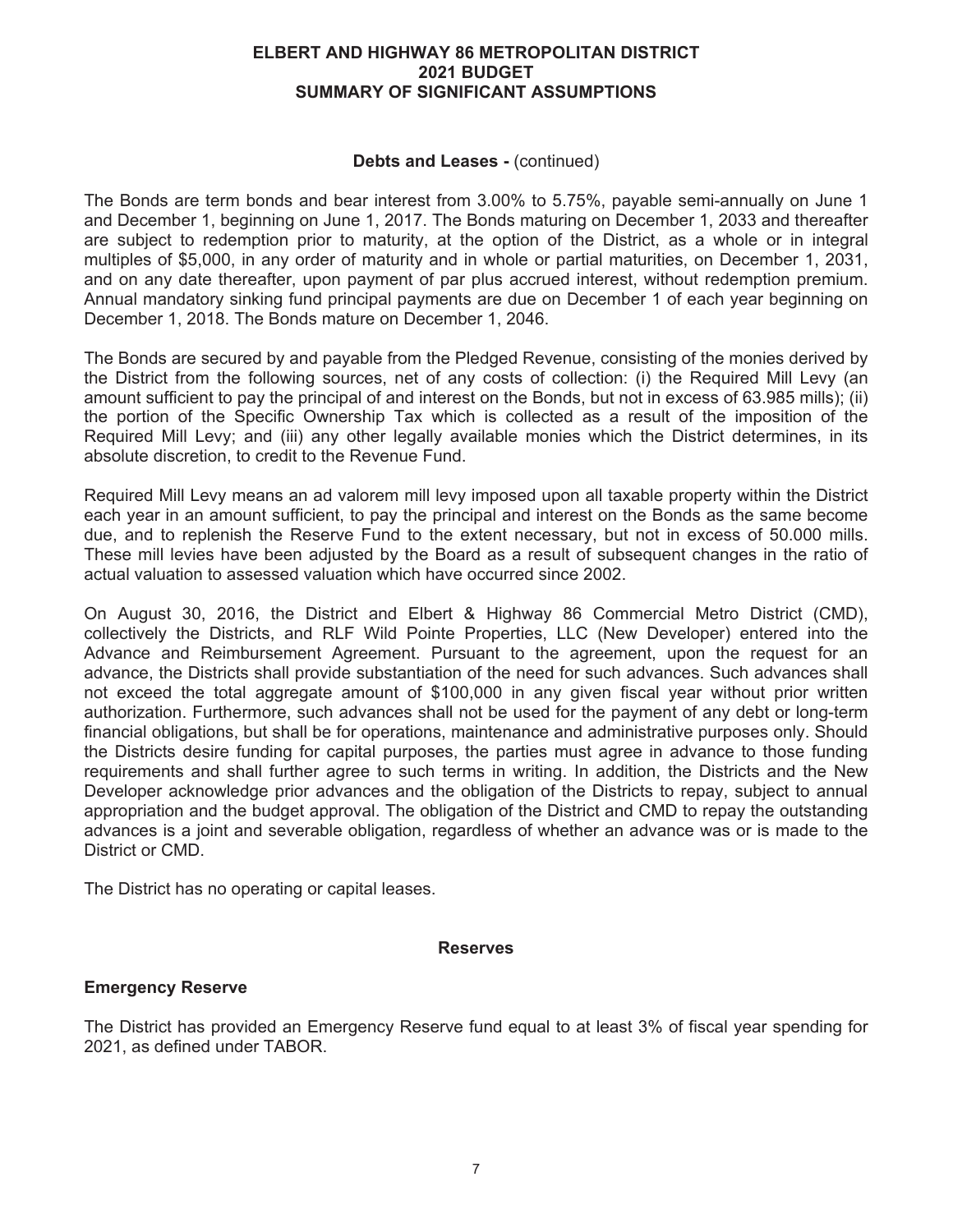# **ELBERT AND HIGHWAY 86 METROPOLITAN DISTRICT 2021 BUDGET SUMMARY OF SIGNIFICANT ASSUMPTIONS**

**Reserves** - (continued)

# **Debt Service Reserve**

At time of issuance of the Bonds, the Reserve Fund has been established for the purpose of paying the principal and/or interest on the Series 2016 Bonds to the extent the moneys in the Bond Fund are insufficient for such purpose. The Reserve Fund is required to be maintained at all times in the amount of \$372,862.50.

**This information is an integral part of the accompanying budget.**